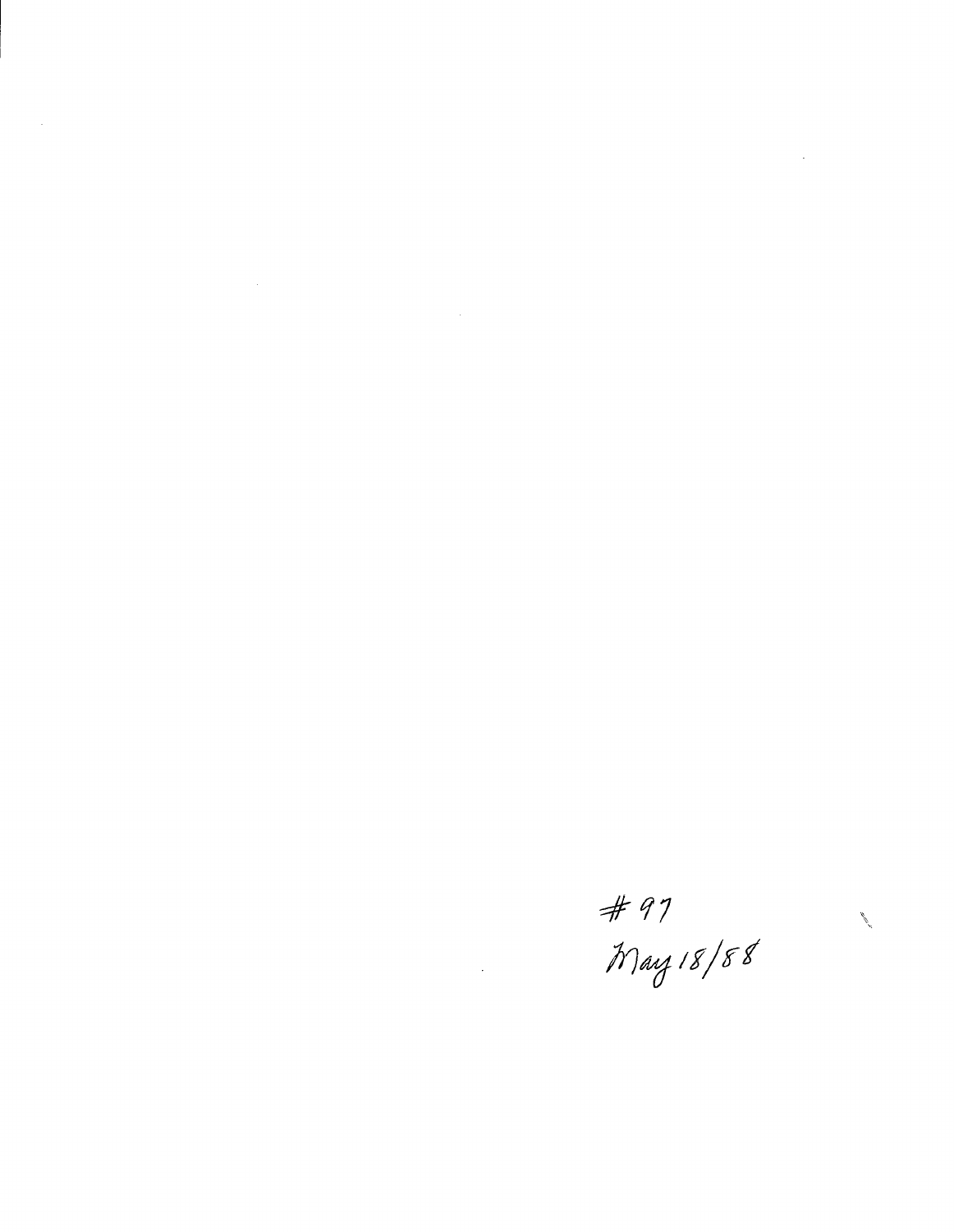P. Pachol

Minutes of the 97th Meeting of the Executive Committee of Science Faculty Council held Wednesday, May 18, 1988 at 9:00 a.m. in 250 Allen Building.

Present: C. C. Bigelow (Chair), D. N. Burton, G. Baldwin, N. Hunter, J. P. McClure, T. J. Wiens, J. Hastings; P. Dueck, J. McConnell, H. Rowe, P. Pachol

Regrets: N. E. Losey, H. Williams

Dean Bigelow turned the meeting over to Ms. Helen Rowe, student advisor, who took the members through the list of candidates eligible for selection as Science Gold Medallists.

Selection of Science Gold Medalists

B.Sc. Honours Program

It was M/S/C that the gold medal be awarded to:

#5711537 Elizabeth Lynn WHITMORE

Dean Bigelow mentioned that this award is particularly interesting in that Ms. Whitmore is hearing impaired.

Honours B.C.Sc.-

Ms. Rowe mentioned that last year decision on the medal was deferred until October in order to consider the students in the Coop program who had higher standing than the students in the regular honours program. This year there are no Coop students in the running.

It was M/S/C that the gold medal be awarded to:

#5736626 Pierre Henri DOYLE

Four Year Major Program

It was M/S/C that the gold medal be awarded to:

#5715264 Eileen Louise LACROIX

General Program

It was M/S/C that the gold medal be awarded to:

#5719423 Fareed Ahmad ALl

 $-2$